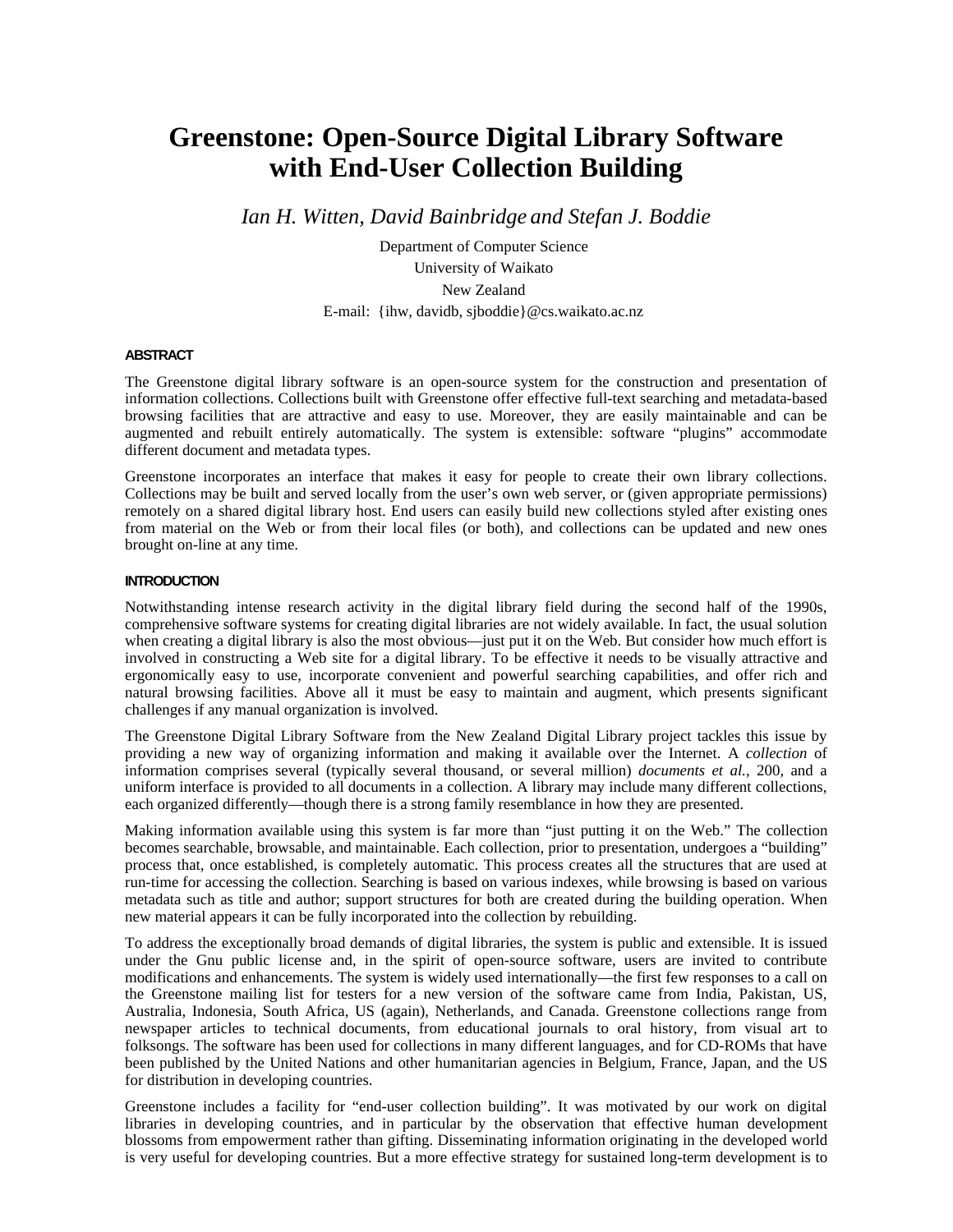| Ed. Man. By Ininten. Bob-                                                                                                                              |                                                            |
|--------------------------------------------------------------------------------------------------------------------------------------------------------|------------------------------------------------------------|
| <b>Ca</b> Humanity Development<br>C - Library 2.0<br>subjects<br>$t$ ities $a-z$<br>search                                                             | HOME HELP PRETURBINCES.<br>about<br>organization<br>how to |
| Search for diagnes.<br>in which contain 1000 in of the words                                                                                           |                                                            |
| <b>SOLDADELY</b>                                                                                                                                       | <b>Bigin Search</b>                                        |
| sure Exchelp at any time, prest this button at the top of the page                                                                                     |                                                            |
| To networks that "oboat" page, clask the "collection" annual the cop light                                                                             |                                                            |
| of the pigpy.<br>About this collection                                                                                                                 |                                                            |
| The Hammity Development Library is a large collection of practical                                                                                     |                                                            |
| information aimed at helping reduce perenty, increasing human potential,<br>and providing a practical and useful education for all. This version, 2.0, |                                                            |
| contains 1,230 publications-books, reports, and magazines-in various<br>areas of human development, from agricultural practice to economic             |                                                            |
| policies, from water and sanitation to occiety and culture, from education                                                                             |                                                            |
| to manufacturing, from deaster mitigation to mamo-enterprises. If contains<br>a total of 160,000 pages and 30,000 mages, which if printed would weigh. |                                                            |

Figure 1: Searching the HDL collection

disseminate the capability to create information collections rather than the collections themselves. This allows developing countries to participate actively in today's information society, rather than observing it from outside.

We begin by describing the facilities offered by Greenstone and showing how end users find information in collections. Next we examine the interactive interface for collection building, which extends Greenstone's domain of application by encouraging end users to build their own digital library collections. The structure of a collection is determined by its "configuration file," and we briefly show what this looks like. Finally we summarize the features of the Greenstone software.

# **OVERVIEW OF GREENSTONE**

Greenstone began in 1995 with a small group of people who wanted to make on-line technical reports more accessible to the research community by presenting them over the Web in a uniform, and fully-searchable, way. Combining skills from several areas, and using existing public-domain compression and indexing software (Witten *et al*., 1999), a tool was devised that compiled an index from a the full text of large set of computer science technical reports gathered from many international FTP sites. Users could search for documents using any combination of words, and receive an ordered list of documents whose full text included those words, along with hyperlinks back to the original documents. The result was striking: it frequently drew attention to many extremely pertinent but previously unknown documents (such as obscure PhD theses), without the need to invest any effort in manual metadata production.

However, the tool was limited—particularly in its ability to make use of metadata that might be available—and many further issues needed to be tackled to provide a wide-ranging, general solution. Building on top of indexing and compression expertise, the New Zealand Digital Library research group is now considerably larger, mustering researchers from a wide range of areas: computer graphics, computer supported collaborative work, human computer interaction, image processing, library sciences, multimedia, ethnography, machine learning, musicology, and software engineering. The project provides a framework for a wide variety of research, and tangible end results are incorporated into the Greenstone software, which is publicly released.

Information collections built by Greenstone combine extensive full-text search facilities with browsing indexes based on different metadata types. There are several ways for users to find information, although they differ between collections depending on the metadata available and the collection design. Figures 1–4 show various stages of use; we elaborate on these below. Typically you can *search for particular words* that appear in the text, or within a section of a document, or within a title or section heading—or indeed any other metadata type. You can *browse documents by title*: just click on the displayed book icon to read it. You can *browse documents by subject*. Subjects are represented by bookshelves: click on a shelf to see the books. Where appropriate, documents come complete with a table of contents (constructed automatically): you can click on a chapter or subsection to open it, expand the full table of contents, or expand the full document.

An example of searching is shown in Figure 1 where documents in the Global Help Project's Humanity Development Library (HDL) are being searched for chapters matching the word *butterfly*. In Figure 2 the same collection is being browsed by subject: by clicking on the bookshelf icons the user has discovered an item under Section 16, Animal Husbandry. Pursuing an interest in butterfly farming, the user selects a book by clicking on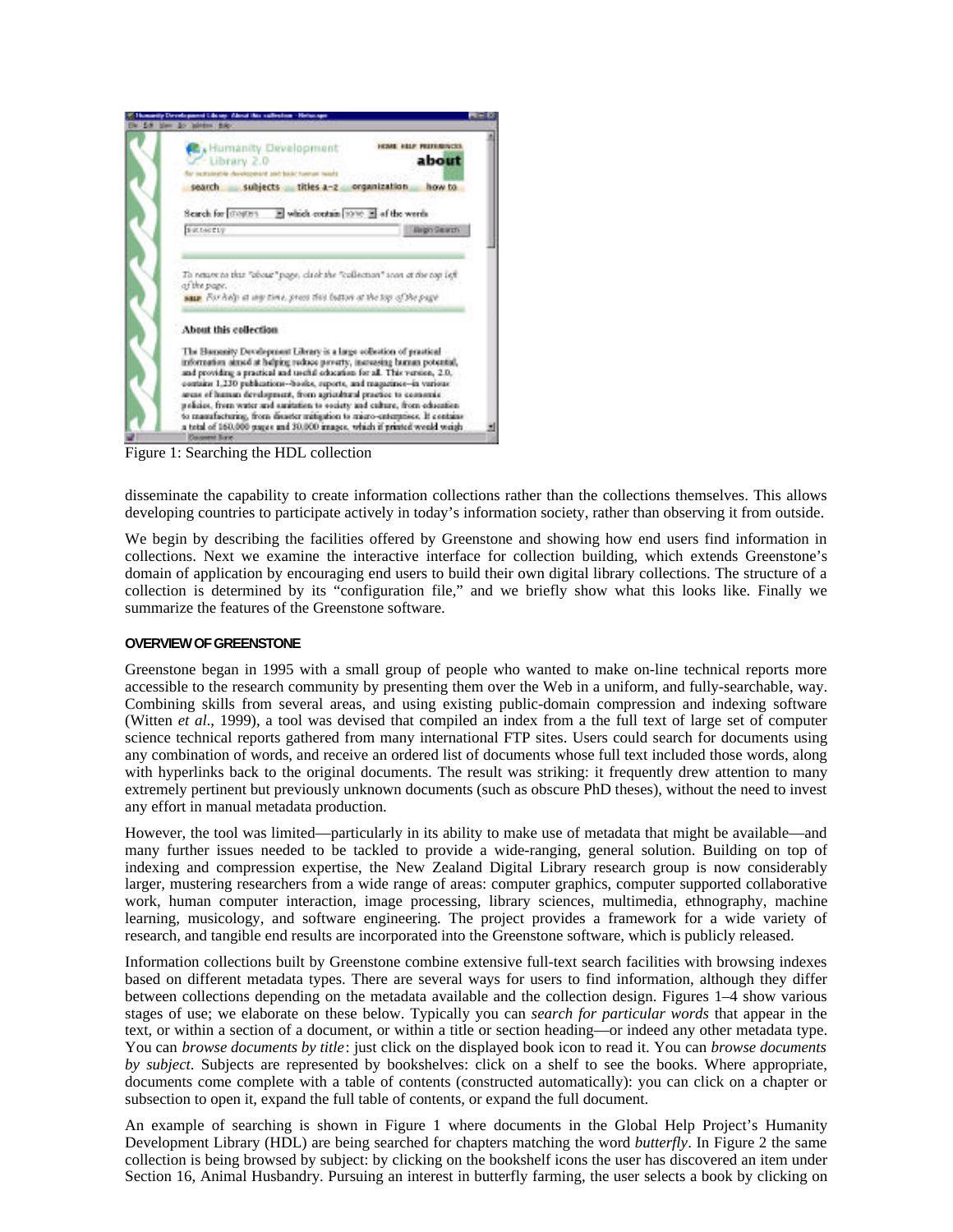

Figure 2: Browsing the HDL collection by subject

its book icon. In Figure 3 the front cover of the book is displayed as a graphic on the left, and the automatically constructed table of contents appears at the start of the document. The current focus, *Introduction and Summary*, is shown in bold in the table of contents with its text starting further down the page.

A distinction is made between *searching* and *browsing*. Searching is full-text, and—depending on the collection's design—the user can choose between indexes built from different parts of the documents, or from different metadata. Some collections have an index of full documents, an index of sections, an index of paragraphs, an index of titles, and an index of section headings, each of which can be searched for particular words or phrases. Browsing involves data structures created from metadata that the user can examine: lists of authors, lists of titles, lists of dates, hierarchical classification structures, and so on. Data structures for both browsing and searching are built according to instructions in a configuration file.

Rich browsing facilities can be provided by manually linking parts of documents together and building explicit indexes and tables of contents. However, links are difficult to maintain, and often fall into disrepair when a collection expands. Greenstone takes a different tack: it facilitates *maintainability* by creating all searching and browsing structures automatically from the documents themselves. No links are inserted by hand. This means that when new documents in the same format become available, they can be added automatically. Indeed, for some collections this is done by processes that wake up regularly, scout for new material, and rebuild the indexes—all without manual intervention.

Collections comprise many documents: thousands, tens of thousands, or even millions. Each document may be hierarchically organized into *sections* (subsections, sub-subsections, and so on). Each section comprises one or more *paragraphs*. Metadata such as author, title, date, keywords, and so on, may be associated with documents, or with individual sections of documents. This is the raw material for indexes. It must either be provided explicitly for each document and section (for example, in an accompanying spreadsheet) or be derivable automatically from the source documents. Metadata is converted into the Dublin Core standard and stored with the document for internal use.

In order to accommodate different kinds of source documents, the software is organized so that "plugins" can transform new document types into a standard XML form. Plugins exist for plain text documents; HTML, Word, PostScript and PDF files; email; and common bibliographic formats. It is straightforward to write plugins for new formats, and several have been specially written for proprietary formats. A collection may have source documents in different forms: it is just a matter of specifying all the necessary plugins. In order to build browsing indexes from metadata, an analogous scheme of "classifiers" is used: classifiers create indexes of various kinds based on metadata. Source documents are brought into the Greenstone system through a process called *importing*, which uses the plugins and classifiers specified in the collection configuration file.

The international Unicode character set is used throughout, so documents—and interfaces—can be written in any language. Collections have so far been produced in English, French, Spanish, German, Maori, Chinese, Russian, and Arabic. The New Zealand Digital Library web site (*nzdl.org*) provides numerous examples. Collections can contain text, pictures, and even audio and video clips; a text-only version of the interface is also provided to accommodate visually impaired users. Compression technology is used to ensure best use of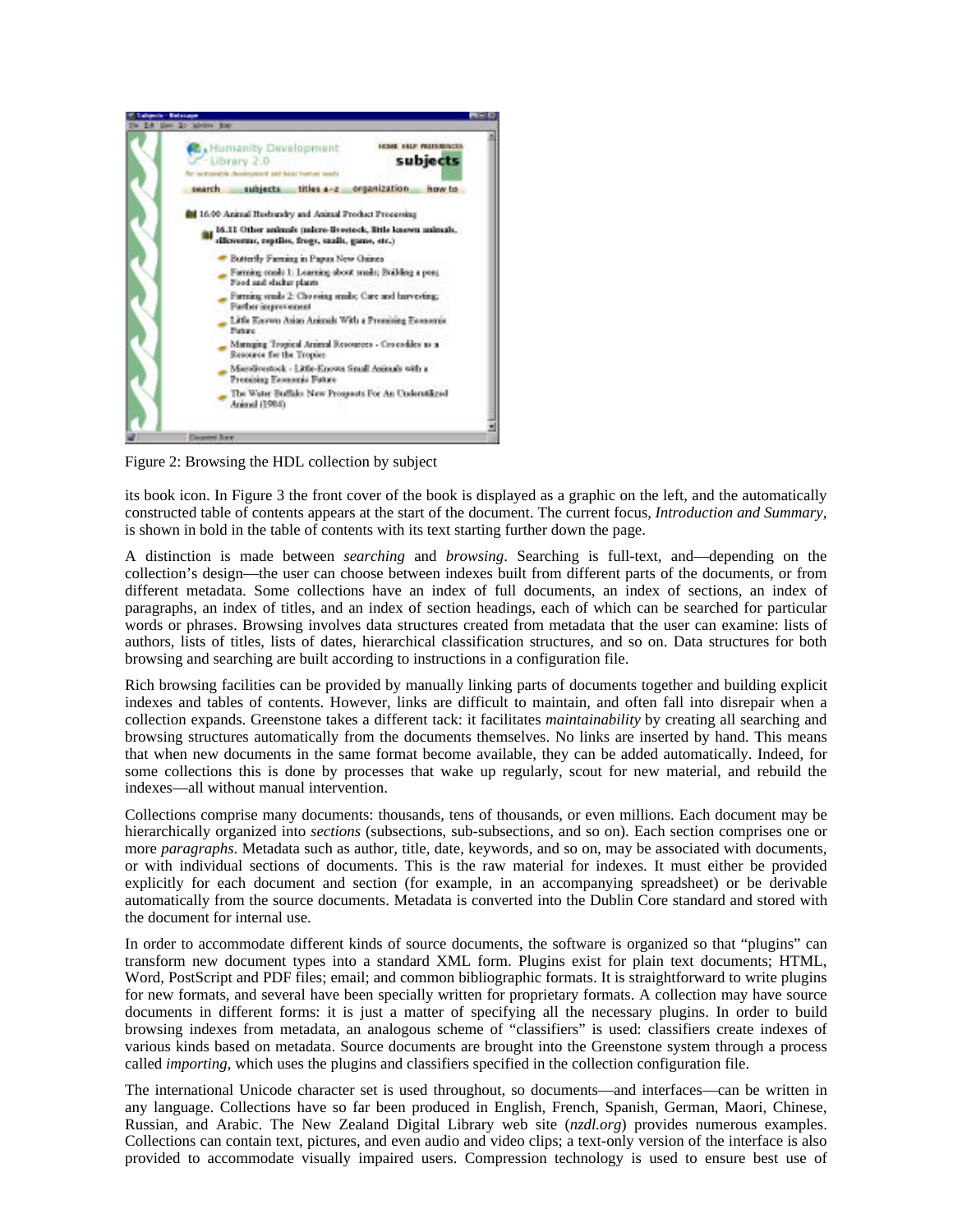

Figure 3: Reading a book in the HDL

storage. Most non-textual material is either linked to textual documents or accompanied by textual descriptions (such as photo captions) to allow full-text searching and browsing.

The system includes an "administrative" function whereby specified users can examine the composition of all collections, protect documents so that they can only be accessed by registered users on presentation of a password, and so on. Logs of user activity are kept that record all queries made to every Greenstone collection (though this facility can be disabled).

Although primarily designed for Internet access over the World-Wide Web, collections can be made available, in precisely the same form, on CD-ROM. In either case they are accessed through any Web browser. Greenstone CD-ROMs operate on a standalone PC under Windows 3.X, 95/98, or NT/2000, and the interaction is identical to accessing the collection on the Web—except that response is faster and more predictable. The requirement to operate on early Windows systems is one that plagues the software design, but is crucial for many users—particularly those in underdeveloped countries seeking access to humanitarian aid collections. If the PC is connected to a network (intranet or Internet), a custom-built Web server provided on each CD makes exactly the same information available to others through their standard Web browser. The use of compression ensures that the greatest possible volume of information can be packed on to a CD-ROM.

The collection-serving software operates under Unix, Windows, and Mac OS/X, and works with standard Web servers. A flexible process structure allows different collections to be served by different computers, yet be presented to the user in the same way, on the same Web page, as part of the same digital library, even as part of the same collection. Existing collections can be updated and new ones brought on-line at any time, without bringing the system down; the process responsible for the user interface will notice (through periodic polling) when new collections appear and add them to the list presented to the user.

# **FINDING INFORMATION**

Greenstone digital library systems generally include several separate collections. A home page allows you to select a collection; in addition, each collection's "about" page (as in Figure 1) gives information about how the collection is organized and the principles governing what is included.

All icons in the screenshots of Figures 1–4 are clickable. Those at the top of the page return to the home page, provide help text, and allow you to set user interface and searching preferences. The navigation bar underneath gives access to the searching and browsing facilities, which differ from one collection to another.

Each of the five buttons provides a different way to find information. You can *search for particular words* that appear in the text from the "search" page (or from the "about" page of Figure 1). This collection contains indexes of chapters, section titles, and entire books. The default search interface is a simple one, suitable for casual users; advanced searching—which allows full Boolean expressions, phrase searching, case and stemming control—can be enabled from the *Preferences* page.

This collection has four browsable metadata indexes. You can *access publications by subject* by clicking the *subjects* button, which brings up a list of subjects, represented by bookshelves (Figure 2). You can *access publications by title* by clicking *titles a-z* (Figure 4), which brings up a list of books in alphabetic order. You can *access publications by organization* (i.e. Dublin Core "publisher"), bringing up a list of organizations. You can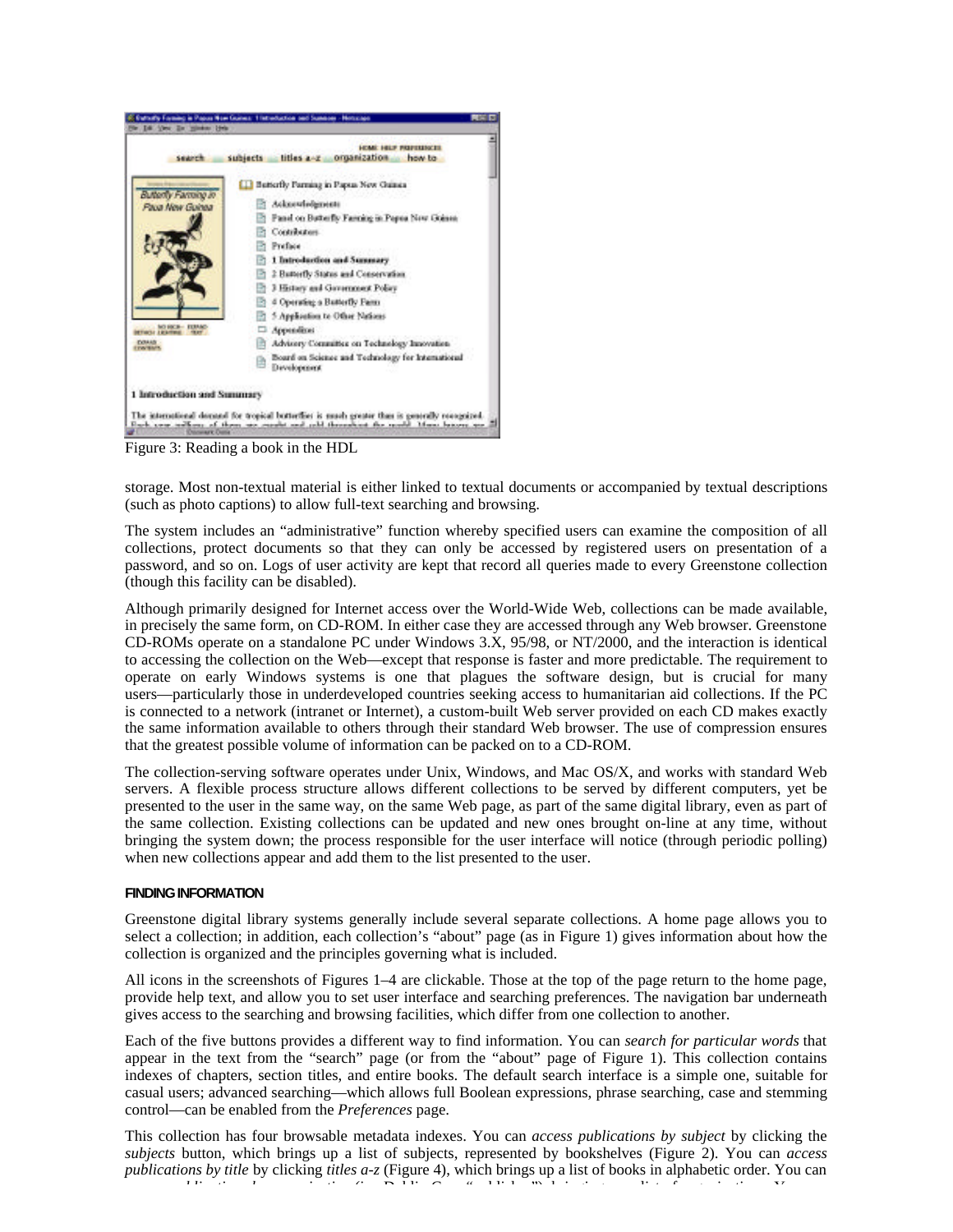

Figure 4: Browsing titles in the HDL

*access publications by "how to" listing*, yielding a list of hints defined by the collection's editors. We use the Dublin Core as a base and extend it in an *ad hoc* manner to accommodate the individual requirements of collection designers.

## **THE COLLECTOR**

In Greenstone, the structure of a particular collection is determined when the collection is set up. This includes such things as the format, or formats, of the source documents, how they should be displayed on the screen, the source of metadata, what browsing facilities should be provided, what full-text search indexes should be provided, and how the search results should be displayed. Once the collection is in place, it is easy to add new documents—so long as they have the same format as the existing documents, and the same metadata is provided, in exactly the same way.

The Greenstone "Collector" has the following functions:

- create a new collection with the same structure as an existing one;
- create a new collection with a different structure;
- add new material to an existing collection;
- modify the structure of an existing collection;
- delete a collection;
- write an existing collection to a self-contained, self-installing Windows CD-ROM.

We will walk through the process of using the Collector to create a new collection, in this case from a set of HTML files stored locally. First, an explanatory Web page appears that asks the user to decide first whether to work with an existing collection or build a new one. The former case covers the first two options above; the latter covers the remainder.

# **Logging in**

Either way it is necessary to log in before proceeding. Note that in general, users access the collection-building facility remotely, and build the collection on a Greenstone server. Of course, we cannot allow arbitrary people to build collections (for reasons of propriety if nothing else), so a built-in security system forces people who want to build collections to log in first. This allows a central system to offer a service to those wishing to build information collections and use that server to make them available to others. Alternatively, a user who is running Greenstone on his or her own computer may build collections locally, but it is still necessary to log in because other people who view these Web pages should not be allowed to build collections.

#### **Dialog structure**

Upon completion of login, a new page appears that shows the sequence of steps involved in collection building: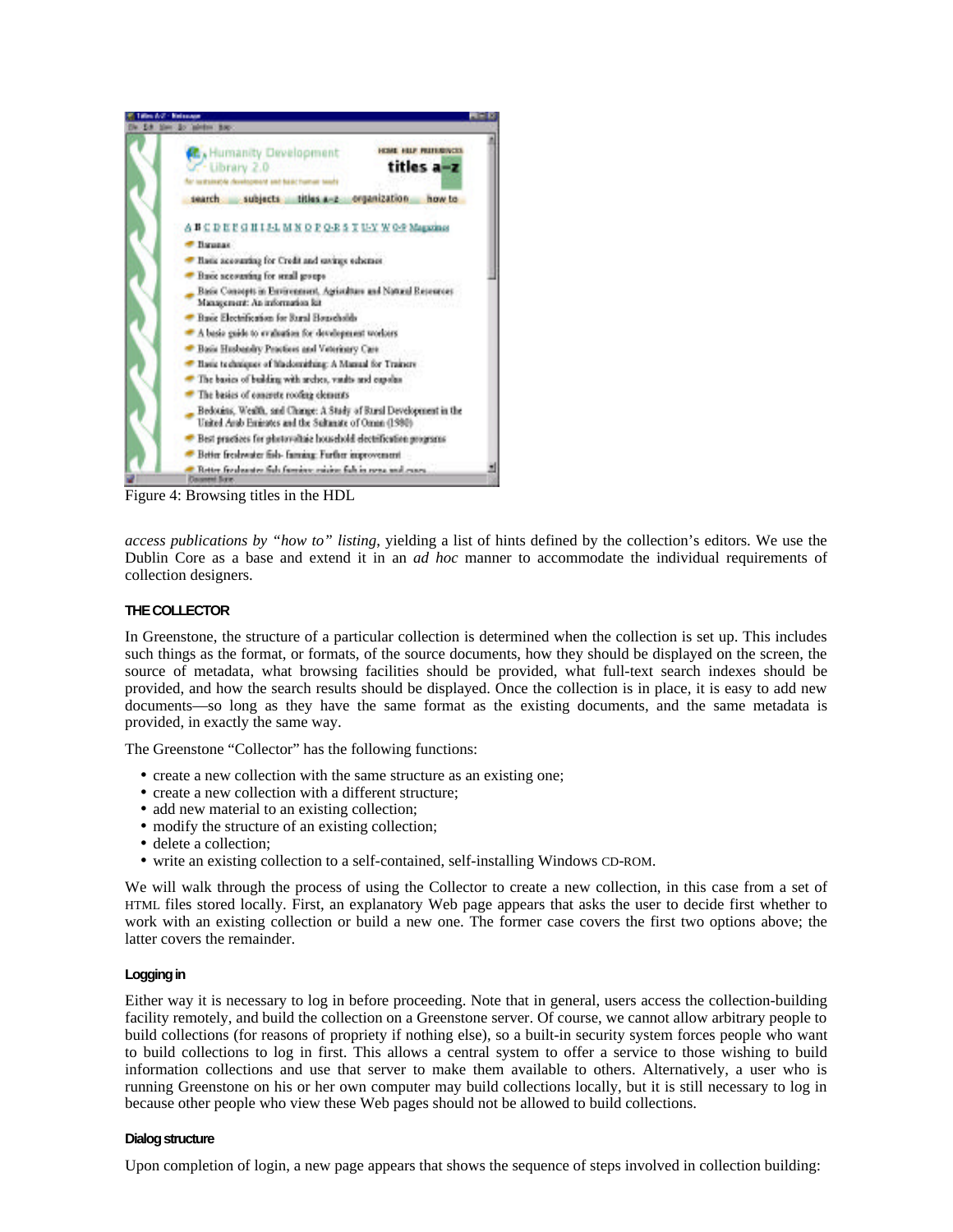

Figure 5: A typical stage in using the Collector

- 1. Collection information
- 2. Source data
- 3. Configuring the collection
- 4. Building the collection
- 5. Viewing the collection.

The first step is to specify the collection's name and associated information—the screenshot in Figure 5 gives the flavor of the interaction. The second step is to say where the source data is to come from. The third is to adjust the configuration options, which requires considerable understanding of what is going on—it is really for advanced users only. The fourth step is where all the (computer's) work is done. During this "building" process the system makes all the indexes and gathers together any other information that is required to make the collection operate. The fifth step is to check out the collection that has been created.

These five steps are displayed as a linear sequence of buttons at the bottom of each page generated by the Collector. This display helps users keep track of where they are in the process. The button that should be clicked to continue the sequence is shown in green; the other buttons are grayed out because they are inactive. The buttons change to yellow as the user proceeds through the sequence, and they can return to an earlier step by clicking the corresponding yellow button. This display is modeled after the "wizards" that are widely used in commercial software to guide users through the steps involved in installing new software.

# **Collection information**

The next step, collection information (shown in Figure 5), is to enter some information about the new collection:

- title,
- contact email address,
- brief description.

The collection title is a short phrase used throughout the digital library to identify the content of the collection: our collections include titles like *Food and Nutrition Library*, *World Environmental Library*, and so on. The email address specifies the first point of contact for any problems encountered with the collection. If the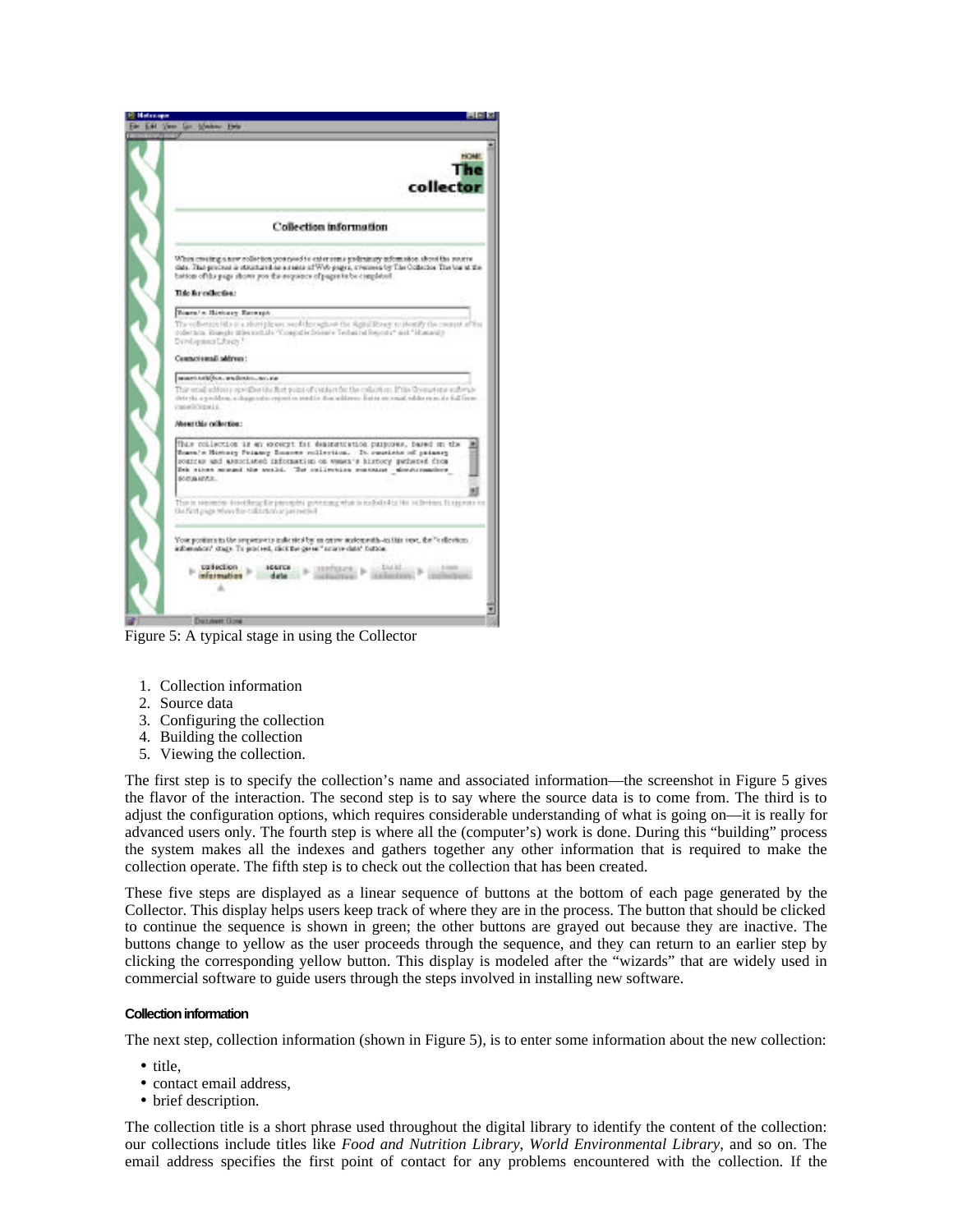Greenstone software detects a problem, a diagnostic report is sent to this address. Finally, the brief description is a statement that appears under the heading *About this collection* on the collection's home page (e.g. Figure 1).

The user's current position in the collection-building sequence is indicated by an arrow that appears in the display at the bottom of each screen—in this case the *collection information* stage. The user proceeds by clicking the green button, labeled *source data*.

## **Source data**

At this point the user specifies the source text that comprises the collection. Either a new collection is created, or an existing one is "cloned." Creating a totally novel collection with a completely different structure from existing ones can be a major undertaking, and the most effective way to create a new collection is usually to base its structure on an existing one, that is, to clone it.

When cloning, the choice of current collections is displayed on a pull-down menu. Since there are usually many different collections, there is a good chance that a suitable structure exists. The document file types in the new collection should be amongst those catered for by the old one, the same metadata should be available, and the metadata should be specified in the same way; however, Greenstone is equipped with sensible defaults. For instance, if document files with an unexpected format are encountered, they will simply be omitted from the collection (with a warning message for each one). If the metadata needed for a particular browsing structure is unavailable for a particular document, that document will be omitted from the structure.

The alternative to cloning an existing collection is to create a completely new one. A bland collection configuration file is provided that accepts a wide range of different document types and generates a searchable index of the full text and an alphabetic title browser. Title metadata is available for many document types, such as HTML, email, and Microsoft WORD—note, however, that for WORD Greenstone uses the system's "Summary" information for the file, which is frequently incorrect because many users ignore this Microsoft feature.

Boxes are provided to indicate where the source documents are located: any number of input sources can be specified. There are three kinds of specification:

- a directory name on the Greenstone server system (beginning with "file://")
- an address beginning with "http://" for files to be downloaded from the Web
- an address beginning with "ftp://" for files to be downloaded using FTP.

In each case of "file://" or "ftp://" the collection will include all files in the specified directory, any directories it contains, any files and directories *they* contain, and so on. If instead of a directory a filename is specified, that file alone will be included. For "http://" the collection will mirror the specified Web site.

## **Configuring the collection**

The construction and presentation of all collections is controlled by specifications in a configuration file (see below). Advanced users may use the next page to alter the configuration settings. Most, however, will proceed directly to the final stage, and the interface anticipates this by letting the user bypass this stage altogether.

#### **Building the collection**

The next stage is where the computer "builds" the new collection. Up until now, the responses to the dialog have merely been recorded in a temporary file. The building stage is where the action takes place.

First, an internal name is chosen for the new collection, based on the title that has been supplied (and avoiding name clashes with existing collections). Then a directory structure is created that includes the necessary files to retrieve, index and present the source documents. To retrieve source documents already on the file system, a recursive file system copy command is issued; to retrieve offsite files a web mirroring package is used to recursively copy the specified site along with any related image files.

Next, the documents are converted into a standard XML form. Appropriate plugins to perform this operation must be specified in the collection configuration file. This done, the copied files are deleted: the collection can always be rebuilt, or augmented and rebuilt, from the information stored in the XML files.

Then the full-text searching indexes, and the browsing structures, specified in the collection configuration file are created. Finally, assuming that the operation has been successful, the contents of the building process is moved to the area for active collections. This precaution ensures that if a version of this collection already exists, it continues to be served right up until the new one is ready. Use of global, persistent document identifiers ensures the changeover is almost always invisible to users.

The building stage is potentially very time-consuming. Small collections take a minute or so but large ones can take a day or more. The Web is not a supportive environment for this lengthy kind of activity. While a button is provided that allows the user to stop the building process immediately, there is no reliable way to prevent users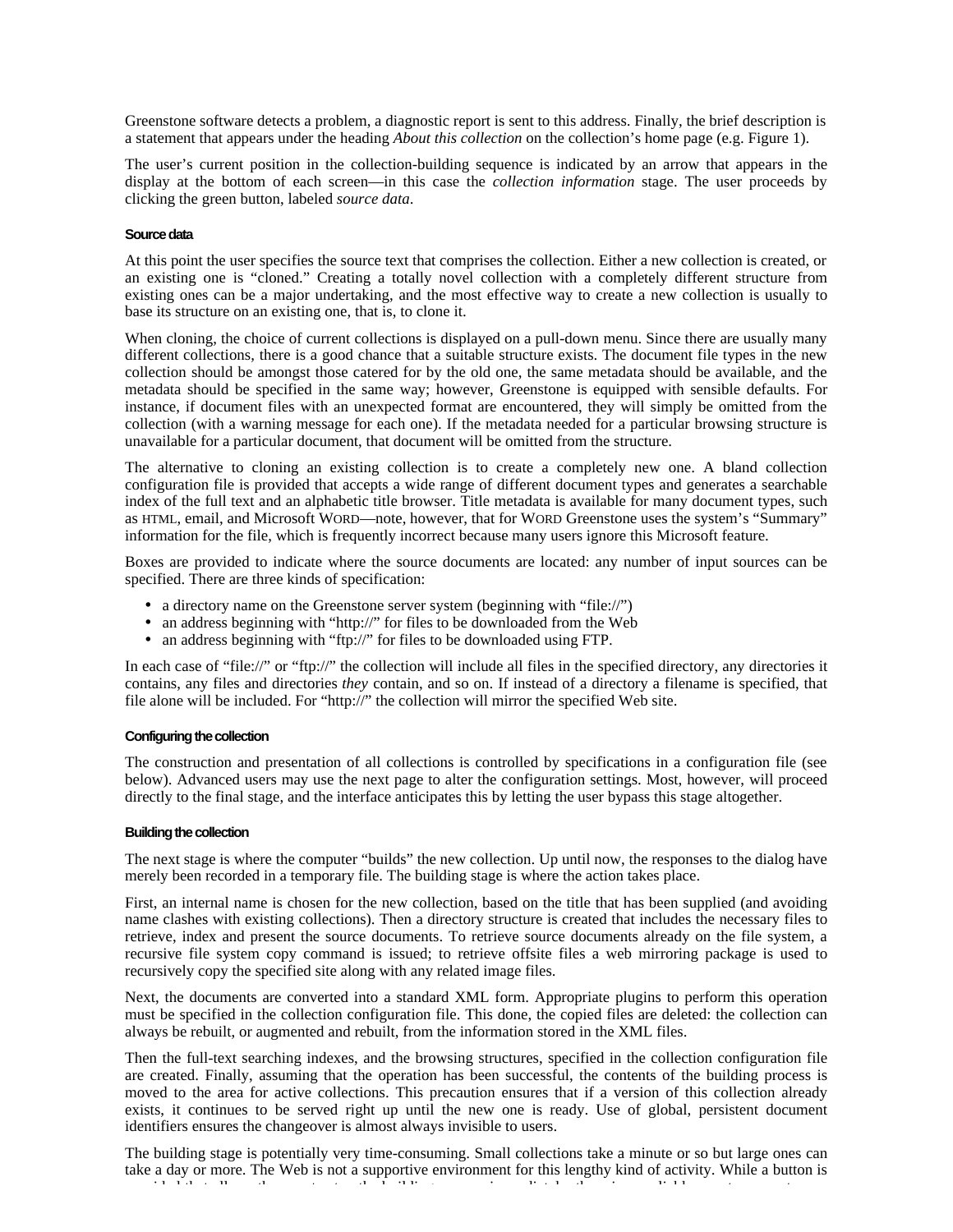from leaving the building page, and no way to detect if they do. In this case the Collector continues building the collection regardless and installs it when building terminates.

Progress is displayed in a status area at the bottom of the building screen, updated every five seconds. Warnings are written if input files or URLs are requested that do not exist, or exist but there is no plugin that can process them, or the plugin cannot find an associated file, such as an image file embedded in a HTML document. The intention is that the user will monitor progress by keeping this window open in their browser. If any errors cause the process to terminate, they are recorded in this status area.

## **Viewing the collection**

When the collection is built and installed, a *View collection* button becomes active. This takes the user directly to the newly built collection.

Finally, email is sent to the collection's contact email address, and to the digital library administrator, whenever a collection is created (or modified). This allows those responsible to check when changes occur, and monitor what is happening on the system.

## **Working with existing collections**

Four further facilities are provided when working with an existing collection: add new material, modify its structure, delete it, and write it to a self-contained, self-installing CD-ROM.

To add new material to an existing collection, the same dialog structure is used, but entry is at the "source data" stage. The new data that is specified is copied as before and converted to XML, joining any existing imported material.

Revisions of old documents should perhaps replace existing ones rather than being treated as entirely new. However, this is so difficult to determine that all new documents are added to the collection unless they are textually identical to existing ones. While an imperfect process, in practice the browsing structures are sufficiently clear to make it straightforward to ignore near-duplicates. The aim of the Collector is to support the most common collection-building tasks in a straightforward manner—more careful updating is possible through a suite of command-line scripts.

To modify the structure of an existing collection essentially means to edit its configuration file. If this option is chosen, the dialog is entered at the "configuring the collection" stage.

To delete a collection, simply select it from a list and confirm its deletion. This is not as foolhardy as it might seem, for only collections that were built by the Collector can actually be removed—other collections (typically built by advanced users working from the command line) are not included in the selection list. It would be nice to be able to selectively delete material from a collection through the Collector, but this functionality does not yet exist. At present this must be done from the command line by inspecting the file system.

Finally, in order to write an existing collection to a self-contained, self-installing CD-ROM, the collection's name is specified and it is massaged into a disk image in a standard directory.

#### **THE COLLECTION CONFIGURATION FILE**

Figure 6 shows a sample collection configuration file. Some of the information in the file (*e.g.* the email address at the top, the collection name and description near the bottom) was gathered from the user during the Collector dialog. The *indexes* line builds a single index comprising the text of all the documents. The *classify* line builds an alphabetic classifier of the title metadata.

The list of plugins is designed to be reasonably permissive. For example, ZIPPlug uncompresses any Zipped files, and because plugins operate in a pipeline the output of this decompression will be available to the other plugins. GMLPlug ensures that any documents previously imported into the collection will be processed properly when the collection is rebuilt ("GML" is the name given to our internal XML document format). TEXTPlug, HTMLPlug and EMAILPlug process documents of the appropriate types, identified by their file extension. RecPlug (for "recursive") expands subdirectories and pours their contents into the pipeline, ensuring that arbitrary directory hierarchies are traversed.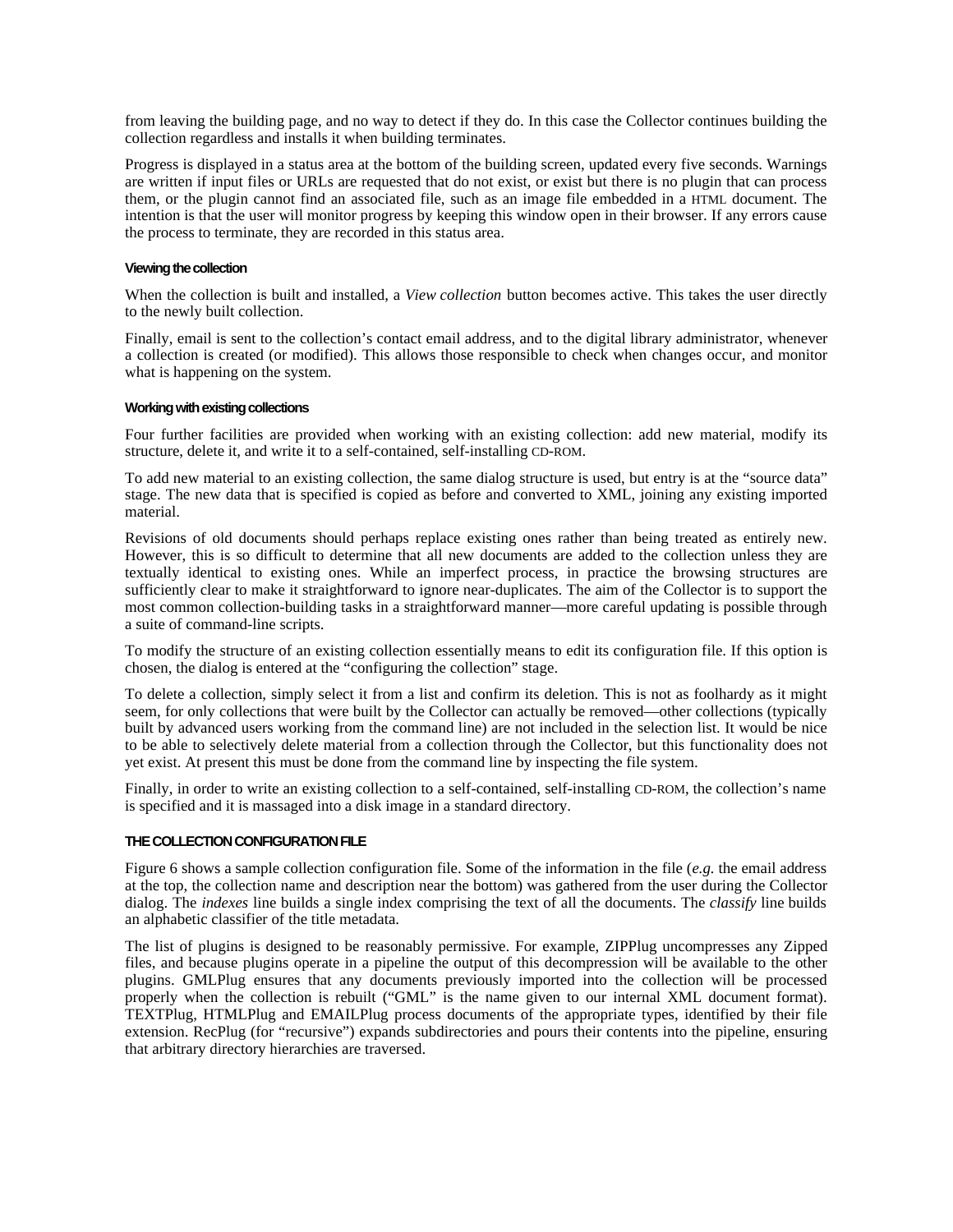| creator<br>maintainer          | annetteb $(a)$ cs.waikato.ac.nz<br>annetteb $(a)$ cs.waikato.ac.nz |                                                                         |  |
|--------------------------------|--------------------------------------------------------------------|-------------------------------------------------------------------------|--|
| public                         | true                                                               |                                                                         |  |
| beta                           | true                                                               |                                                                         |  |
|                                |                                                                    |                                                                         |  |
| indexes                        | document:text                                                      |                                                                         |  |
| defaultindex                   | document:text                                                      |                                                                         |  |
|                                |                                                                    |                                                                         |  |
| plugin                         | <b>ZIPPlug</b>                                                     |                                                                         |  |
| plugin                         | <b>GMLPlug</b>                                                     |                                                                         |  |
| plugin                         | <b>TEXTPlug</b>                                                    |                                                                         |  |
| plugin                         | HTMLPlug-file is url                                               |                                                                         |  |
| plugin                         | EMAILPlug                                                          |                                                                         |  |
| plugin                         | ArcPlug                                                            |                                                                         |  |
| plugin                         | RecPlug                                                            |                                                                         |  |
|                                |                                                                    |                                                                         |  |
|                                |                                                                    |                                                                         |  |
| classify                       | AZL ist metadata=Title                                             |                                                                         |  |
|                                |                                                                    |                                                                         |  |
|                                | collectionmeta collectionname                                      | "Women's History Excerpt"                                               |  |
| collectionmeta collectionextra |                                                                    | "This collection is an excerpt for demonstration purposes, based on the |  |
|                                |                                                                    | Women's History Primary Sources collection. It consists of primary      |  |
|                                |                                                                    | sources and associated information on women's history gathered from\    |  |
|                                |                                                                    | Web sites around the world. The collection contains _about:numdocs_\    |  |
|                                |                                                                    | documents"                                                              |  |
|                                | collectionmeta .document:text                                      | "documents"                                                             |  |
|                                |                                                                    | Figure 6: Configuration file for a simple example collection            |  |

More indicative of Greenstone's power than the generic structure in Figure 5 is the ease with which other facilities can be added. To choose just a few examples:

- A full-text-searchable index of titles could be added by augmenting the *indexes* line with one extra item.
- If authors' names were encoded in the Web pages using the HTML metaname construct, a corresponding index of authors could also be added by expanding the *indexes* line
- With author metadata, an alphabetic author browser would require an additional *classify* line.
- WORD and/or PDF documents could be included by specifying the appropriate plugins
- Language metadata could be inferred by specifying an "extract-language" option to each plugin
- With language metadata present, a separate index could be built for document text in each language
- Acronyms could be extracted from the text automatically and a list of acronyms added
- Keyphrases could be extracted from each document and a keyphrase browser added
- A phrase hierarchy could be extracted from the full text of the documents and made available for browsing
- The format of any of these browsers, or of the documents themselves when they were displayed, or of the search results list, could all be altered by appropriate "format" statements.

Skilled users could add any of these features to the collection by making a small change to the information presented during the "Configuring the collection" stage. However, we do not anticipate that many casual users will operate at this level. More likely, someone who wants to build new collections of a certain type will arrange for an expert to construct a prototype collection with the desired structure, and proceed to clone that into further collections with the same structure but different material.

#### **SUMMARY OF FACILITIES**

We close with a brief summary of Greenstone facilities, many of which have not been explicitly mentioned above.

*Accessible via Web browsers.* Collections are accessed through a standard web browser. The browser is used for both local and remote access—whether Greenstone is running on your own personal computer or on a remote central library server.

*Runs on Windows and Unix.* Collections can be served on either Windows (3.1/3.11, 95/98, NT/2000) or Unix (Linux, SunOS, OS/X). Any of these systems serve Greenstone collections over the Internet using either an integrated built-in Web server or an external Web server.

*Full-text and fielded search.* Users can search the full text of the documents, or choose between indexes built from different parts of the documents. Queries can be ranked or Boolean; terms can be stemmed or unstemmed, case-folded or not.